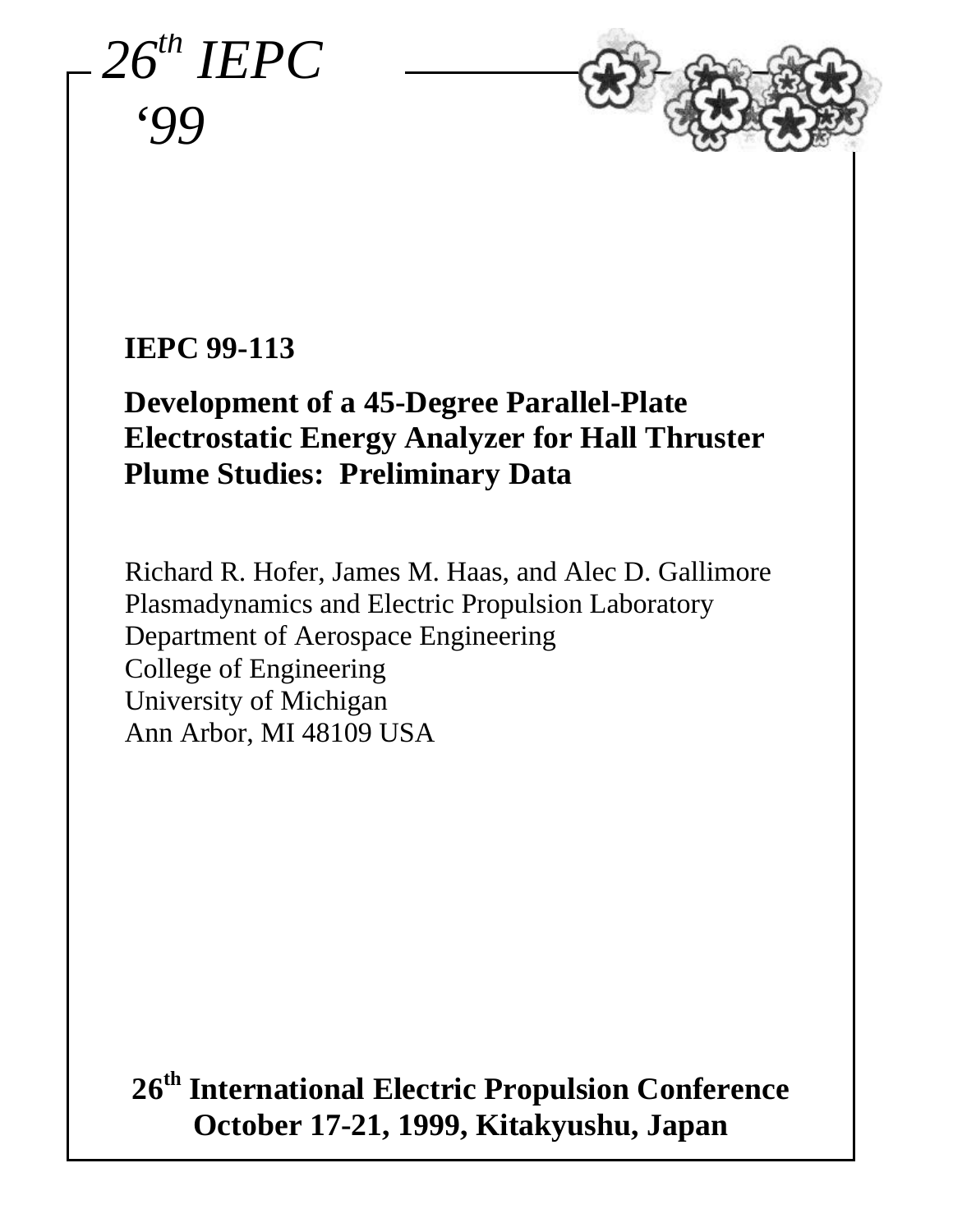# **DEVELOPMENT OF A 45-DEGREE PARALLEL-PLATE ELECTROSTATIC ENERGY ANALYZER FOR HALL THRUSTER PLUME STUDIES: PRELIMINARY DATA**

Richard R. Hofer<sup>a</sup>, James M. Haas<sup>a</sup>, and Alec D. Gallimore<sup>b)</sup> Plasmadynamics and Electric Propulsion Laboratory (PEPL) Department of Aerospace Engineering College of Engineering University of Michigan Ann Arbor, MI 48109 USA

## **ABSTRACT**

Several successful Hall thruster plume studies have been conducted at the University of Michigan using a 45 degree parallel-plate electrostatic energy analyzer mounted externally to the vacuum chamber. This requires the thruster to be in close proximity to the chamber walls potentially resulting in some set-up induced inaccuracies of the ion voltage distributions. A new design has been developed that aims to mitigate these effects by substantially reducing the analyzer size and mounting it internally to the chamber. The device has an inter-slit distance of 66 mm, a plate separation of 18 mm, and a resolution of 1.4%. Existing data from the P5 laboratory Hall thruster on centerline was used to calibrate the spectrometer constant of the analyzer. The analyzer was tested with the P5 1 m downstream of the exit plane over angular positions from 0 to 80 degrees. The analyzer traces qualitatively match the existing data, but closer examination reveals that the spectrometer constant is variable over angular position. The variation is most likely attributed to high pressures being maintained inside the analyzer. Future work will concentrate on alleviating this problem so that the spectrometer constant does not vary over the density ranges encountered in a Hall thruster.

#### **INTRODUCTION**

In a Hall thruster ions are accelerated by an axial electric field established between a downstream cathode and an upstream anode. An applied radial magnetic field in an annular discharge chamber impedes the motion of migrating electrons due to the crossed electric and magnetic fields creating an azimuthal closed electron drift, the Hall current. Propellant is injected at the anode and collisions in the closed drift region create ions that are then accelerated producing thrust. Commercially developed Hall thrusters typically operate between 50–60% efficiency, achieving specific impulses between 1500–2500 seconds.[1]

In recent years, several plume studies of Hall thrusters have been conducted at the University of Michigan. These have included the use of a retarding potential analyzer  $(RPA)^{[2]}$  and a parallel-plate electrostatic energy analyzer (ESA).<sup>[3-5]</sup> Although both devices yield data proportional to the ion voltage distribution function<sup>[3]</sup>, RPAs are subject to numerical noise because the data must be differentiated. Parallel-plate energy analyzers do not require differentiation and the resulting traces are therefore more accurate representations of the distribution function.

A parallel-plate ESA consists of two plates, a grounded baseplate and a backplate held at some positive potential with respect to ground. An ion beam is passed through the entrance slit of the baseplate. By setting the voltage on the backplate, the ESA acts as an energy per charge filter, allowing only ions of a particular voltage to pass through the exit slit of the baseplate where they are then recorded as current on a detector.

The existing ESA at PEPL is a stationary device mounted externally to the main vacuum chamber. This leads to some important considerations, which will be discussed below, with the experimental set-up because the thruster must be mounted in close proximity to the chamber walls. The primary motivation for this new design was therefore to build a compact and mobile energy analyzer that could be mounted anywhere within a vacuum chamber and thereby minimize some of the set-up induced effects that the larger energy analyzer introduces.

In the following, the motivation for such an analyzer design is discussed. The theory of operation of electrostatic energy analyzers is reviewed and the design and set-up is also presented. Finally, the method of analyzer calibration and a preliminary set of data are also given.

Copyright  $\odot$  1999 Richard R. Hofer.

Published by the Japan Society for Aeronautical and Space Sciences with permission.

a) <sup>a)</sup> Graduate Student, Aerospace Engineering.<br>  $\frac{b}{c}$  Associate Professor, Aerospace Engineering.

Associate Professor, Aerospace Engineering and Applied Physics, Laboratory Director.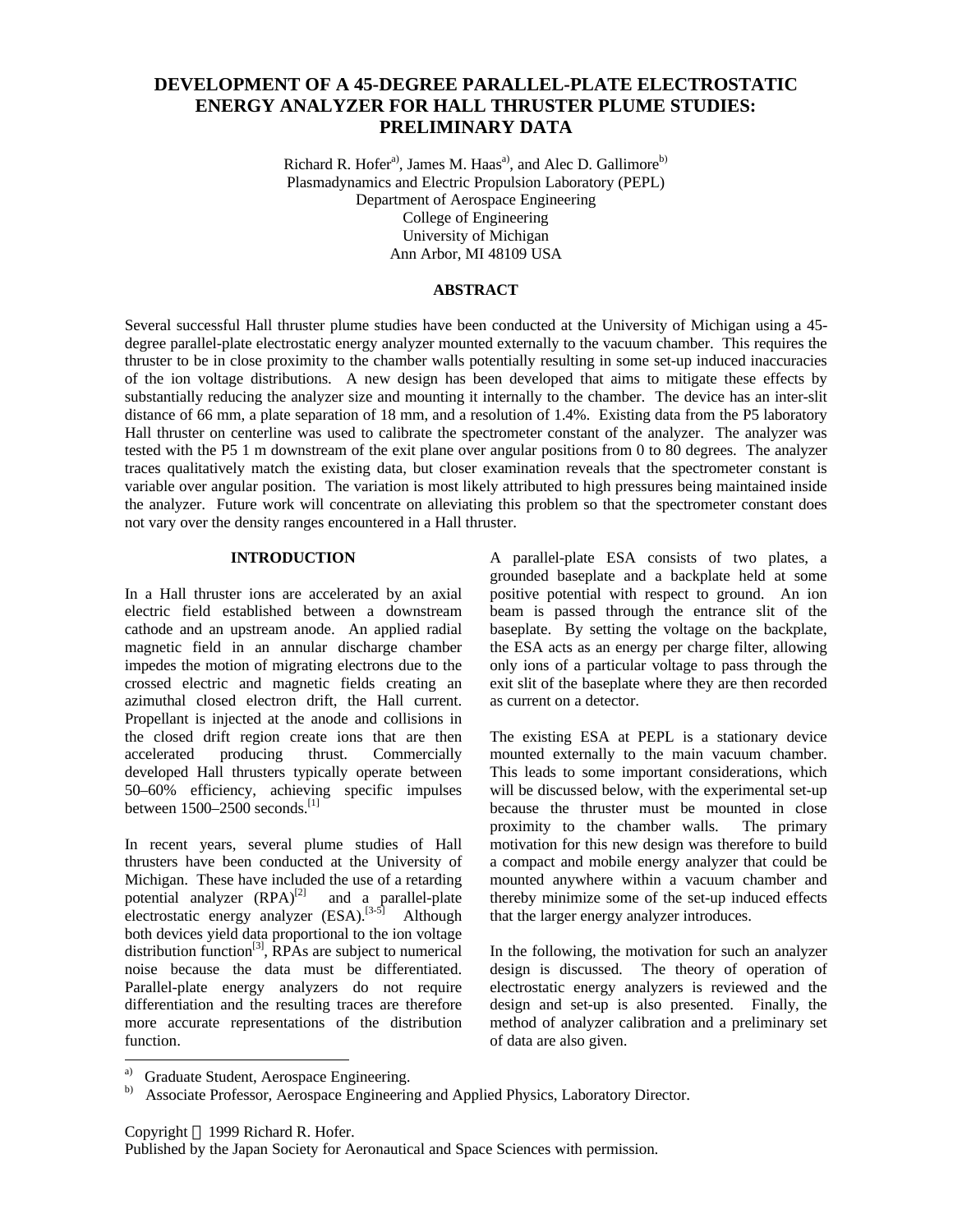#### **DESIGN MOTIVATION**

The Molecular Beam Mass Spectrometer (MBMS) developed by  $King^{[3,4]}$  is a 45° parallel-plate electrostatic energy analyzer combined with a timeof-flight (TOF) mass spectrometer. It was used successfully by King on the SPT-100 and by Gulczinksi<sup>[5]</sup> on the P5 laboratory Hall thruster, providing a wealth of information on the ion energy and species composition of Hall thruster plumes. The instrument is mounted externally to PEPLs main vacuum chamber (see Figure 5). This requires the thruster to be mounted in close proximity to the chamber walls since the MBMS sampling skimmer is within 25 cm of the chamber walls. In this configuration, successful measurements have been made in the far-field (50-100 cm beyond the thruster exit plane). An extension used by Gulczinksi allowed for near-field (10 cm) measurements by moving the skimmer approximately 75 cm from the walls.

Due to the proximity of the MBMS to the chamber walls some set-up induced effects are potentially encountered. These may include: 1) enhanced backsputtering of material from the chamber wall and sampling skimmer onto the thruster, 2) thruster oscillations in the near-field or high power operation, 3) alterations of the measured distributions at high power levels due to the enhanced flow rates, and 4) artificially creating charge exchange (CEX) collision signatures due to the local increase in pressure. All of these effects result in a measured ion voltage distribution function that is not entirely representative of the unperturbed thruster plume.

In an attempt to mitigate these potential effects, the development of a smaller version of the ESA portion of the MBMS that could be used *in situ* has begun at PEPL. The device, dubbed the Miniaturized Ion Energy Analyzer (MIEA), has been constructed and some preliminary results are given later. The main goal of the design was to build a hand-held size device that could be mounted anywhere in a vacuum chamber without significant loss of resolution. Owing to the fact that time-of-flight mass spectroscopy requires long path lengths to achieve acceptable resolutions, the MIEA was never designed with TOF capabilities, operating strictly as an ESA.

#### **THEORY OF OPERATION**

Many examples of parallel-plate ESAs exist in the literature, particularly for injection angles of 30° and  $45^{\circ}$ . <sup>[3-9]</sup> A 45<sup>°</sup> analyzer was chosen because of its ease of construction and the experience gained at PEPL building the 45° MBMS. Figure 1 is a schematic of the ideal parallel-plate electrostatic energy analyzer for an arbitrary injection angle *q*. Relevant parameters and the coordinate system are defined in the diagram. Such a device consists of two parallel-plates, one grounded and the other at some applied potential  $V_a$ . A vacuum is assumed to exist between the plates. Ions are admitted through the entrance slit of width *w* at some initial energy and charge state  $E_i/q_i e$  and subsequently decelerated by the constant electric field  $-V<sub>a</sub>/d$  between the plates. Only particles with a particular energy and charge state leave the device through the exit slit. The ESA is therefore an energy per charge filter and the derivation of the governing equations is presented below.



**Figure 1 - Schematic of the ideal parallel-plate electrostatic energy analyzer with arbitrary injection angle.**

A particle entering the field region is deflected due to the retarding potential applied at the backplate. The relevant differential equations are simply

$$
\frac{d^2x}{dt^2} = 0
$$
  

$$
\frac{d^2y}{dt^2} = \frac{q_ie}{m}E
$$
 (1)

The particle trajectory in spatial coordinates for any injection angle is then given by

$$
y = x \tan \boldsymbol{q} - \frac{q_i e}{2m} \frac{V_a}{d} \frac{x^2}{u_i^2 \cos^2 \boldsymbol{q}}
$$
 (2)

In a Hall thruster, ions are assumed to be created and simultaneously accelerated at some potential *V<sup>i</sup> .* Applying conservation of energy

$$
E_i = q_i e V_i = \frac{m u_i^2}{2} \tag{3}
$$

Specializing to the case of a 45° injection angle the particle trajectory is then

$$
y = x - \frac{1}{2d} \frac{V_a}{\left(\frac{E_i}{q_i e}\right)} x^2
$$
 (4)

Setting the distance between the slits as *L*, the relationship between the applied voltage and the ion voltage for arbitrary injection angles is given by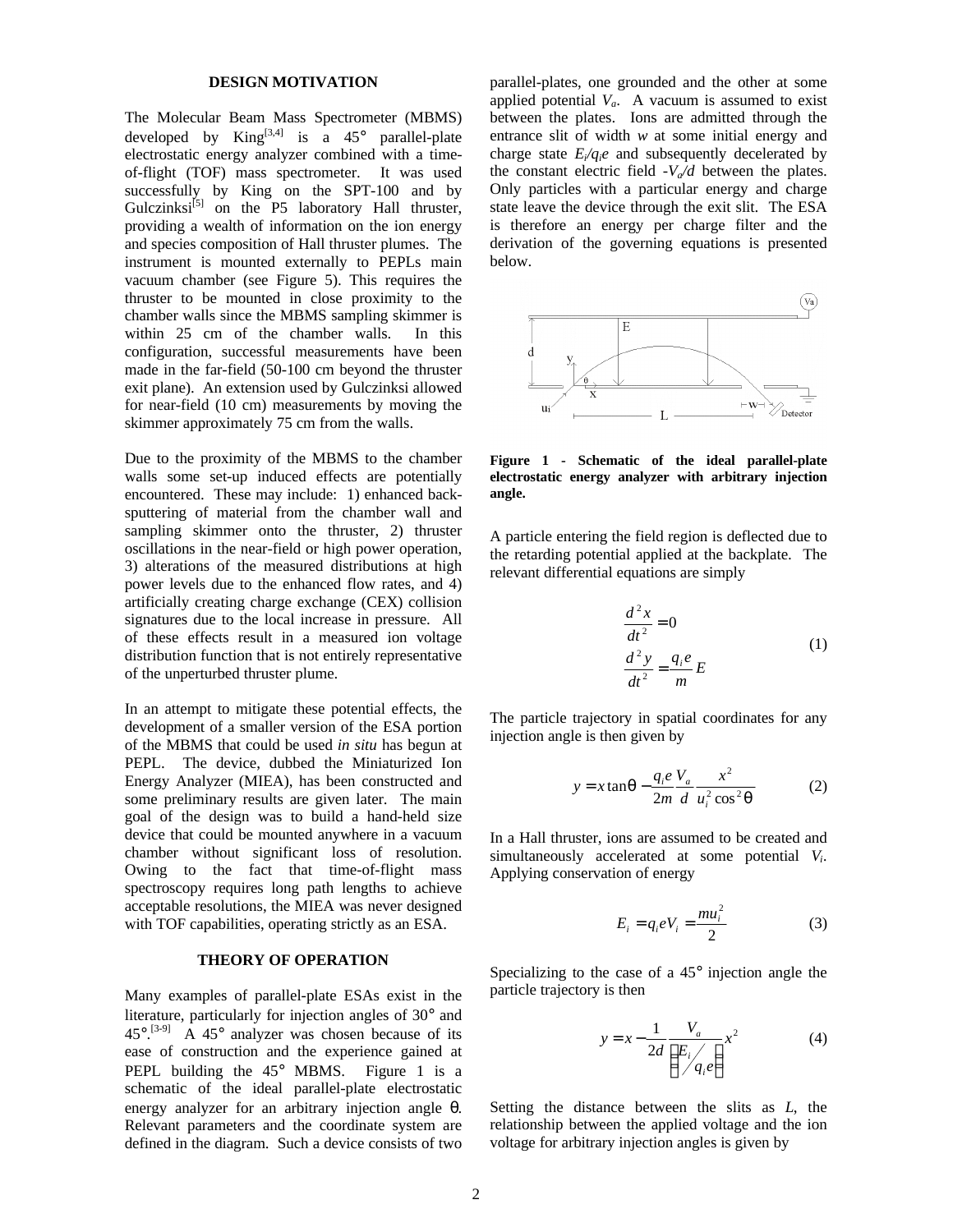$$
\frac{E_i}{q_i e} = V_i = \left(\frac{L}{2d \sin 2\mathbf{q}}\right) V_a \tag{5}
$$

The spectrometer constant *K45* for the particular case of a 45° analyzer is then defined as

$$
K_{45} \equiv \frac{L}{2d} \tag{6}
$$

Thus, for a given plate repelling voltage only ions with initial energy per charge ratios of

$$
\frac{E_i}{q_i e} = V_i = K_{45} V_a \tag{7}
$$

reach the collector and are recorded as current. The above analysis assumes a point source of ions entering the field region. For a finite slit width *w* the resolution *R* for 45 $^{\circ}$  analyzers is given by<sup>[9]</sup>

$$
R \equiv \frac{\Delta E_i}{E_i} = \frac{w}{L} \sin q = \frac{\sqrt{2}w}{2L}
$$
 (9)

Solving for the maximum height of the ion while in the field region, the correct condition to avoid impacting the backplate is

$$
d > \frac{L}{4} \tan \mathbf{q} \tag{10}
$$

which simplifies to  $d > L/4$  in the case of a 45° analyzer.

As shown by  $King^{[3]}$ , the output current from the collector is proportional to the ion voltage distribution function in a ion beam with higher charge states according to

$$
f(V_i) \propto \frac{I_i(V_i)}{\sqrt{q_i eV_i}}\tag{11}
$$

In a Hall thruster, approximately 90% of the flow consists of Xe<sup>+</sup> ions so the correction to Equation 11 due to higher ionization states is considered acceptable.<sup>[3]</sup>

# **ANALYZER DESIGN**

The design of the MIEA was primarily driven by the need to significantly decrease the length *L* between the baseplate slits *w*. This would result in an overall decrease in the size of the device. The slit width was limited by manufacturing considerations using a standard mill. A slit width of 1.3 mm was achieved using this method. With that dimension set, the device resolution was relaxed so that the plate assembly could fit into a 35 mm inner diameter main body tube. This tube body size was chosen because it is a standard size that is readily available. Since Equation 10 requires  $d > L/4$ , setting the inner diameter of the main body tube ultimately sets the maximum length allowed. The final design resulted in a length  $L = 65.6$  mm, a plate separation  $d = 17.6$ mm and a corresponding resolution  $R = 1.4\%$ . Table 1 summarizes the plate dimensions of the MIEA as well as listing those of the MBMS and a device constructed by Pollard<sup>[9]</sup> for ion engines. Pollard's device is also mounted interior to a vacuum chamber. The table indicates that the MIEA is the smallest device overall but is the least capable when resolution is considered.

| Parameter         | Pollard <sup>[9]</sup> | MBMS <sup>[3,4]</sup> | MIEA |
|-------------------|------------------------|-----------------------|------|
| $d$ (mm)          | 76                     | 160                   | 17.6 |
| $L$ (mm)          | 152                    | 584                   | 65.6 |
| $w$ (mm)          | 0.25                   | 3                     | 1.3  |
| $\mathbf{K}_{45}$ |                        | 1.82                  | 1.86 |
| R                 | $0.1\%$                | 0.4%                  | 1.4% |

**Table 1 - Comparison between three different 45**° **ESAs. The device used by Pollard was tested on an ion engine.**

A schematic of the MIEA appears in Figure 2. All machined components are made from 304 stainless steel unless otherwise noted. The device consists of the entrance tube, main body, and collector housing. At the entrance tube, ions are admitted through a sampling orifice (9 in Figure 2) measuring 1.6 mm in diameter, countersunk on the inner side to reduce losses through the orifice. The entrance tube measures 102 mm long by 25 mm in diameter. The beam then passes into the main body where the plates are housed. The main body measures 230 mm long by 38 mm outer diameter. Solid Teflon rings (4 in Figure 2) support the plates. The baseplate is indicated as 8 in Figure 2 and the backplate by 3. The Teflon rings are held in place by an adjustment screw (1 in Figure 2) that allows for rotation and translation of the entire plate assembly. This capability is included so that the plates can be aligned correctly before testing. Facilitating this need, a screw on the backplate and a portion of the main body tube (2 in Figure 2) are removed and a laboratory laser is passed through the sampling orifice, through the entrance slit and out the holes left by the screw and removable portion of the main body. The screw in the baseplate is flush with the surface to minimize field perturbations. The backplate is biased by connecting it to an SHV connector (5 in Figure 2), which runs to a voltage supply exterior to the chamber. A Swagelok fitting (6 in Figure 2) leads to a turbopump that evacuates the interior of the entire analyzer. The turbopump is a Varian model Turbo-V70LP with a pumping speed of 68 l/s on nitrogen. Finally, ions that leave the field region through the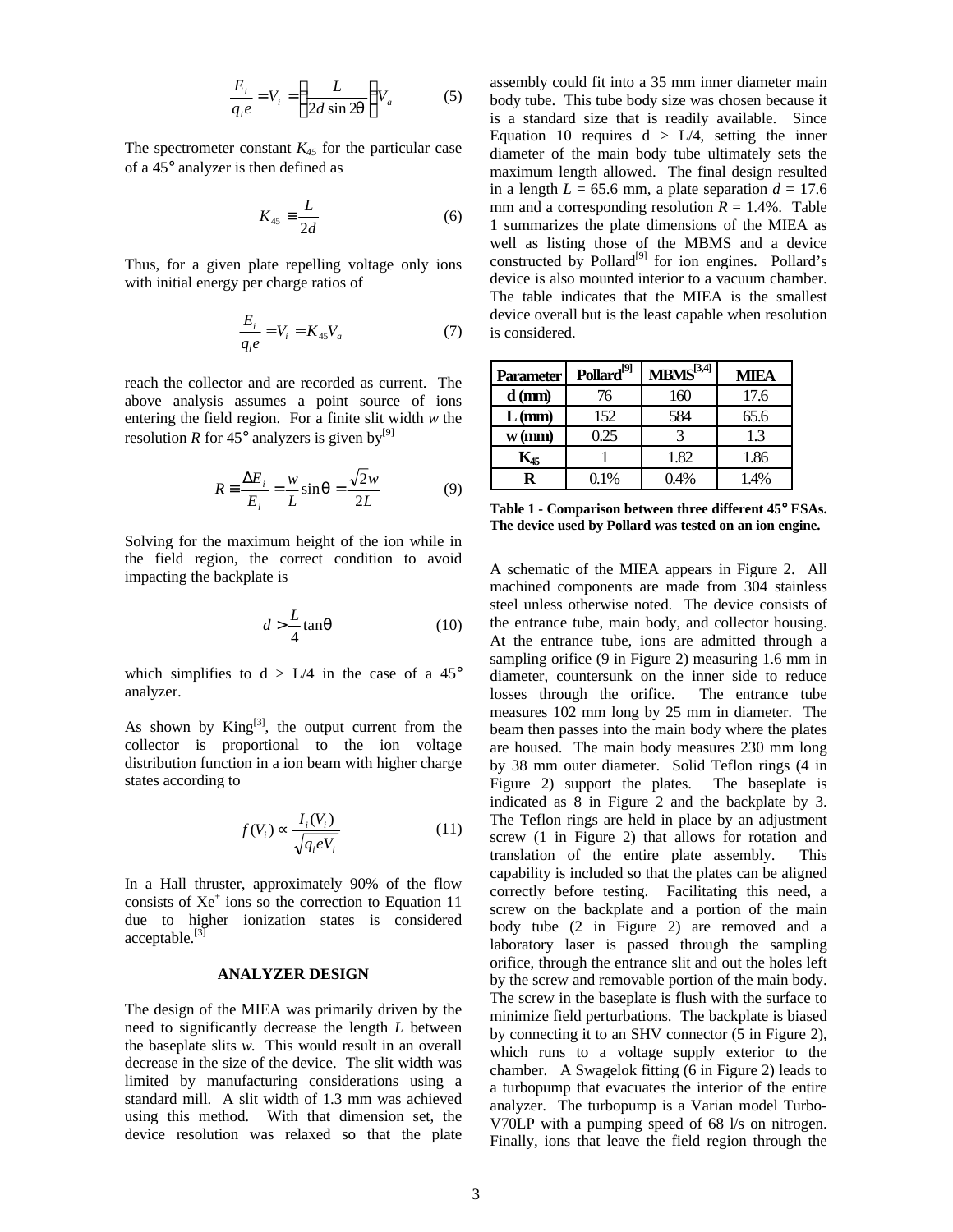exit slit on the baseplate pass into the collector housing. The collector housing measures 111 mm long by 38 mm in diameter. As with the MBMS, a K&M Electronics model 7550m channel electron multiplier (CEM) is used to measure the incoming ion current (7 in Figure 2). The CEM is powered by a high voltage supply and grounded to the chamber. Output current from the CEM is sent via coaxial transmission cable. A thermocouple is attached to the CEM to monitor its temperature during testing. The CEM has a maximum operating temperature of 120  $\rm ^{\circ}C.$ 



**Figure 2 - The Miniaturized Ion Energy Analyzer (MIEA).**

Experiments were performed that varied the size of the entrance orifice (1.6 vs. 3.2 mm) as well testing the MIEA with or without the turbopump attached. Without the turbopump, the Swagelok fitting was removed and the back end of the main body was exposed to the vacuum of the main chamber. These experiments indicated that the full width at half maximum (FWHM) of the main peak was minimized when the turbopump and the smallest orifice size were used and this configuration was used for the data presented in this paper.

Figure 3 is a photograph of the MIEA assembly with the turbopump attached. A graphite panel shields the turbopump from incoming ions. Another graphite panel is mounted parallel to the main body to protect the analyzer itself. Figure 4 is a close-up view of the MIEA as it appears in the vacuum chamber. A cylindrical Langmuir probe used to measure the local plasma potential is also indicated. The entrance orifice is covered in a graphite paint manufactured by Aremco (Pyro-paint, 634-GR) to reduce backsputtering to the thruster.

The entire analyzer body, except the backplate, is grounded to the chamber. This introduces some disturbance to the local plasma environment since the plasma potential is positive with respect to ground for the P5 Hall thruster. Experiments by Pollard on an ion engine $^{[8]}$  have shown that there is no noticeable difference in the data whether or not the device is allowed to float or is grounded. The MBMS is also a grounded device. Based on these results, it was decided to ground the MIEA also.



**Figure 3 - The MIEA mounted to its stand with turbopump attached. Electrical cables and the Langmuir probe are not shown here.**



**Figure 4 - Close-up view of the MIEA inside the vacuum chamber. The Langmuir probe is indicated in the figure. The entrance cap is coated with graphite to reduce back-sputtering to the thruster.**

Note also that the 25 mm diameter cap to the entrance tube is a planar surface perpendicular to the flow direction. This configuration will create a local neutral cloud which decreases the mean free path. Accordingly, the FWHM should increase due to this effect. However, calculations by  $King^{[3,4]}$  have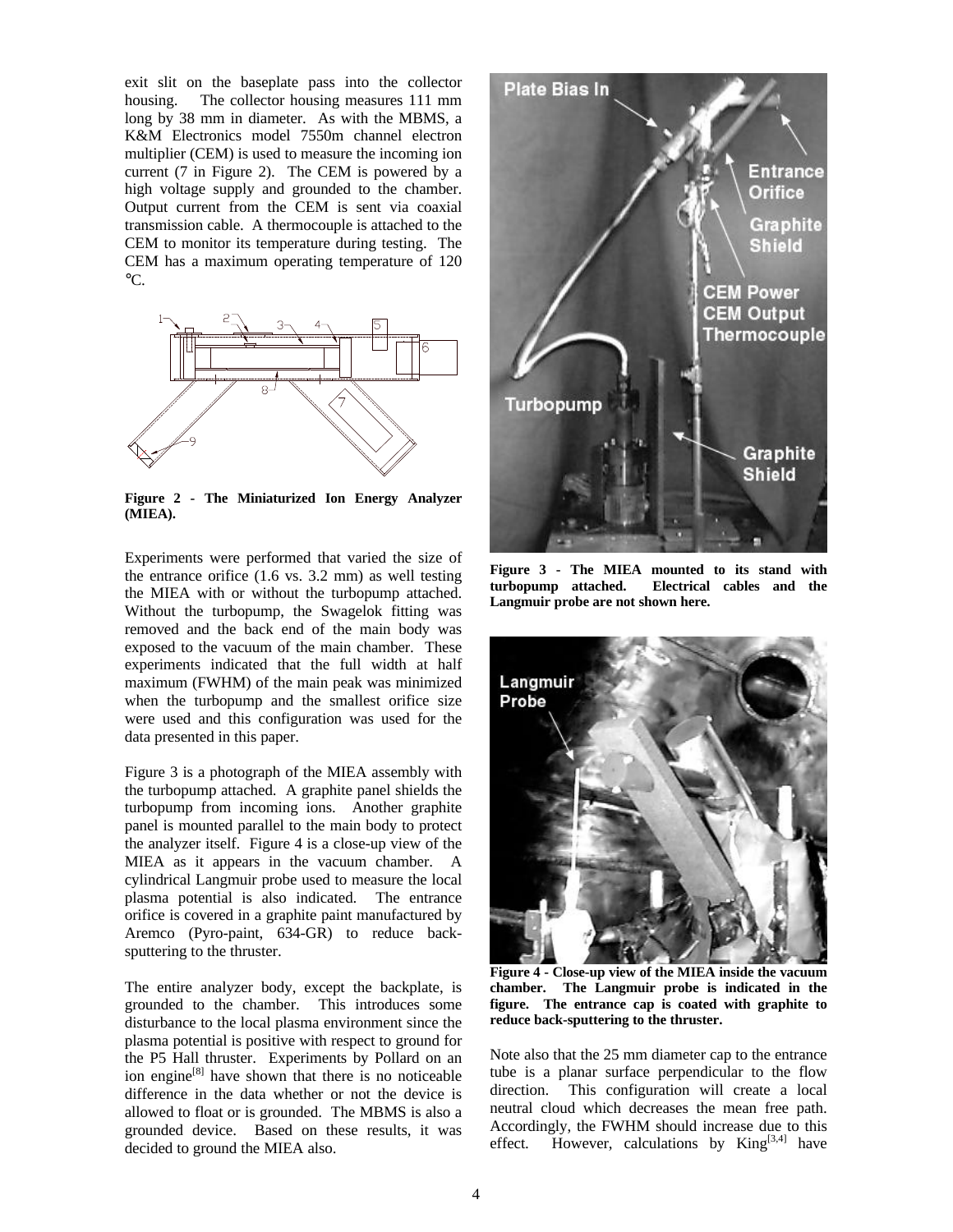shown that this effect is negligible for the MBMS which uses a 152 mm diameter planar entrance cap. It was therefore decided that a similar configuration would be acceptable on the MIEA since the entrance cap was much smaller.

### **EXPERIMENTAL SET-UP**

All experiments were conducted in the University of Michigan's 6 m diameter by 9 m long Large Vacuum Test Facility (LVTF). The pumping system consists of four CVI model TM-1200 Re-Entrant Cryopumps providing a measured xenon pumping speed of 140,000 l/s and an ultimate base pressure of  $2x10^{-7}$ Torr. The operating pressure for these experiments was  $5.1x10^{-6}$  Torr when corrected for Xenon. The facilities have been described in detail in a previous work.<sup>[1]</sup>

The LVTF is shown schematically in Figure 5. The thruster was mounted near the center of the chamber on a pair of X-Y linear translational tables with a rotary table also installed. The rotational axis of the thruster exit plane coincided with that of the rotary table. The thruster was pointed away from the cryopumps when testing on the axial centerline of the thruster. The MIEA itself was one meter downstream of the thruster position.



**Figure 5 - Schematic of the vacuum chamber used in these experiments. Thruster positioning for the MBMS and the MIEA are indicated.**

The thruster used was the University of Michigan – Air Force Research Laboratory P5 5 kW class laboratory model Hall thruster. The thruster has been thoroughly characterized and its performance closely matches that of commercially available 5 kW thrusters. Thrust, specific impulse, efficiency, and plasma parameter profiles in the plume are presented in a previous work.<sup>[1]</sup> To date, the P5 has accrued over two hundred hours of stable run time and continues to operate exceptionally well. The hollow cathode used, provided by the Moscow Aviation Institute (MAI), employs a small disk of lanthanum hexaboride as a thermionic emitter.

For these experiments the thruster was operated at 300 V, 5.4 A with a 60/6 sccm split between the thruster and the cathode. Prior to taking measurements, the thruster was allowed to operate 30 minutes to reach thermal equilibrium. The cathode was mounted at approximately the 2 o'clock position when an observer faces the thruster. Rotation of the thruster was in the clockwise sense when viewed from above the thruster. Thus, as the thruster rotated towards the left side of the chamber (see Figure 5) the cathode rotated closer to the MIEA. Samples were collected from 0-80° in 10° increments. The 80° position resulted in loss of signal. For every angular position the cathode potential was recorded. The cathode potential was found to be  $-21\pm1$  V with respect to ground.

The MIEA and a cylindrical Langmuir probe were mounted 1 meter downstream of the thruster exit plane. The MIEA backplate was connected to a Keithley Model 2410 sourcemeter which biased the plate between 0-500 V with respect to the baseplate which was maintained at chamber ground. The CEM was powered using a high voltage power supply over the range of  $-1.8$  to  $-2.0$  kV. Current from the CEM was collected using a Keithley Model 486 picoammeter. The current versus voltage trace was sent to a computer and collected via LabView. The CEM temperature was monitored using a thermocouple and was allowed to vary over the range 25-35 °C.

Since the MIEA is grounded the ions experience an acceleration as they enter the entrance orifice because the plasma potential for the P5 is positive with respect to ground. The Langmuir probe is then used to compute the plasma potential that is later subtracted from the analyzer traces to yield the correct energy per charge relationship. The Langmuir probe was located 6 cm radially away from the MIEA (see Figure 4), requiring the thruster to be moved for those measurements. The cylindrical probe measured 2.5 mm in diameter and 38 mm in length, mounted with the longitudinal axis perpendicular to the flow direction. The probe was biased using the same Keithley Model 2410 sourcemeter, which simultaneously measured the current collected. Data from the sourcemeter was sent to a computer and collected via LabView.

#### **ANALYZER CALIBRATION**

Experiments with the P5 operating at 300 V and 5.4 A using the MBMS indicated that the most probable voltage on centerline of the thruster between 50-100 cm axial position was 262 V with respect to ground. This value was used to calibrate the spectrometer constant of the MIEA. It is worth noting that the MBMS is a self-calibrating device because it can operate as an ESA and as a TOF mass spectrometer.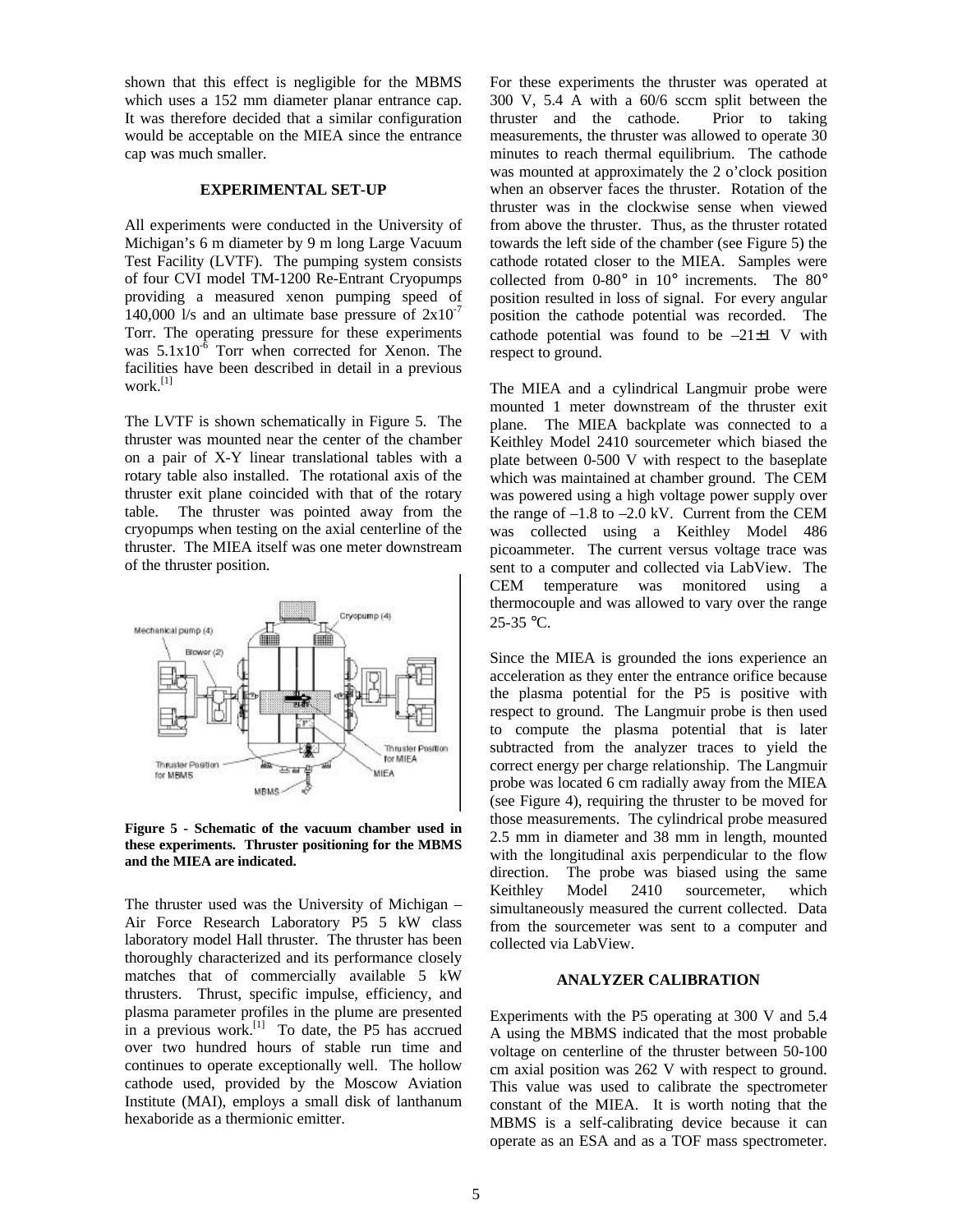Data from the TOF mode confirms that the flight time of a  $Xe^+$  ion is consistent with the path length induced by the particular pass voltage from the ESA.

Five sweeps were used from the MIEA on centerline at 1 m downstream to find an average value of the spectrometer constant *K45*. This value was found to be 2.33± 0.05, which differed substantially from the theoretical value of 1.86. As will be discussed below, it was later found that the spectrometer constant was not constant over the range of angular positions tested here.

## **EXPERIMENTAL RESULTS**

Data from the MIEA are presented in Figures 6 and 7. In all of the traces, the measured plasma potential from the Langmuir probe has been subtracted from the data. A boxcar average was performed over a three point span to smooth the data to remove some of the noise induced by the large line lengths separating the CEM and the Keithley picoammeter. A three point average was chosen since this range did not change the location of the peak nor change the overall structure of the trace. The measurements span the range 0-80°, in 10° increments. One additional trace was taken at 5° and loss of signal occurred between 70-80°.



**Figure 6 - Ion energy per charge distributions recorded at 1 m downstream of the P5 exit plane for angles of 0**°**, 5**°**, 10**°**, 20**°**, and 30**° **off the thrusters axis of symmetry.**

#### **DISCUSSION**

The distributions shown in Figures 6 and 7 are qualitatively representative of the traces obtained by the MBMS on this thruster<sup>[5]</sup>. The dramatic shift to lower main peak voltage show at 70° was also seen with the MBMS at high angles. An immediate difference with the MBMS is the lack of CEX collision signatures in the data. A CEX collision will appear as two smaller peaks on either side of the main peak at discrete multiples of the main peak voltage. Elastic collisions, which appear as either a high or low voltage "tail" to the main peak, seem to dominate in the MIEA traces. However, closer examination of the data indicate that conclusions such as these may not be warranted.



**Figure 7 - Ion energy per charge distributions recorded at 1 m downstream of the P5 exit plane for angles of 40**°**, 50**°**, 60**°**, 70**°**, and 80**° **off the thrusters axis of symmetry. Loss of signal occurred between 70**° **and 80**°**.**

Figure 8 is a plot of the FWHM for the analyzer traces at each angular position. No FWHM is computed at 80° since this represented loss of signal. The data spans the range of 36–77 V, where the FWHM on centerline was 77 V. Data taken by the MBMS on centerline at 75 cm indicate a FWHM of 35 V. A larger FWHM in ESAs than expected is usually indicative of signal broadening due to high pressures inside the analyzer. The data from Figure 8 is one indication that the pressure inside the MIEA is not being maintained at a sufficiently low level to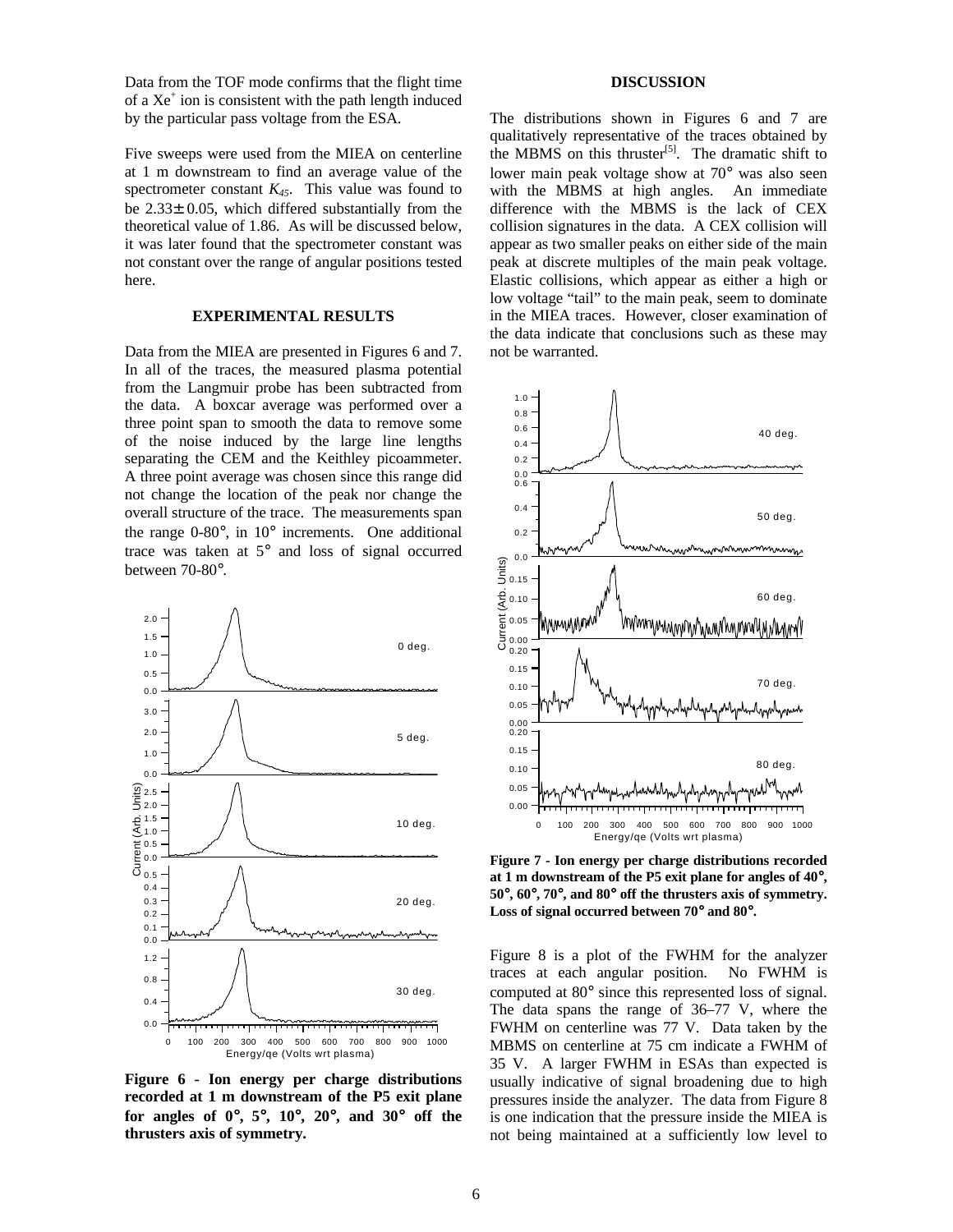accurately capture the ion voltage distribution. Thus, it seems that the broadening in Figures 6 and 7 is partially attributed to a pressure effect and not solely to elastic collisions. If this is the case, any CEX collisions that may be present would be obscured by the pressure broadening.

Since the cathode potential  $V_c$  was monitored at each angular position and the discharge voltage  $V_D$  was also monitored it is possible to calculate a theoretical maximum accelerating voltage *Vmax* that an ion would "see" in the discharge chamber of the P5. The theoretical value is simply

$$
V_{\text{max}} = V_D - |V_C| - V_P \tag{11}
$$

where  $V_p$  is the plasma potential obtained from the Langmuir probe measurements. The theoretical maximum is plotted in Figure 9 with the peak value from the MIEA traces after correcting for the plasma potential. The figure indicates that between 20º and 30° on centerline the data returned from the MIEA becomes unphysical since the measured peak is not likely to exceed the theoretical maximum. Since the peak value from the MIEA are obtained assuming a constant spectrometer constant, the likely explanation for this discrepancy is that the spectrometer constant is varying over the range of angles tested. As the analyzer is moving away from centerline the ion flux significantly decreases. This would tend to lower the internal pressure of the analyzer. Conditions closer to vacuum would result and the spectrometer constant should then approach the theoretical value. The trend in the data from Figure 9 supports this explanation.



**Figure 8 - The FWHM from the analyzer traces as a function of angular position.**

Attributing the discrepancies in the data solely to a pressure effect may not be justified. It is also possible that the design of the plates is resulting in an electric field that is not constant across the plate gap. This could result in defocusing of the beam and other changes to the ion trajectories that make the calculation of  $K_{45}$  inaccurate. Another possible explanation is that the high pressure inside the analyzer is interfering with the operation of the CEM. The CEM manufacturer indicates that the CEM should only be operated below  $3 \times 10^{-4}$  Torr. Use above that pressure would produce erroneous and erratic behavior in the CEM output.



**Figure 9 - The measured voltage peak from the analyzer traces corrected for the plasma potential and the theoretical maximum peak of the P5 versus angular position. Note that the measured peak crosses the theoretical maximum between 20**° **and 30**°**, indicating that the spectrometer constant is varying as the plasma density decreases.**

#### **FUTURE WORK**

The data presented in Figures 6 and 7 are a promising first step in developing a small and mobile ESA. However, as indicated by Figures 8 and 9 the pressure being maintained inside the analyzer is apparently much higher than anticipated and steps need to be taken to correct for this problem. Other factors have also been considered, including a non-uniform electric field or erratic CEM output.

Work in the immediate future will focus on determining the root cause of the variations in the spectrometer constant. If the pressure inside the analyzer is found to be the cause there are several possible solutions. These include using a smaller entrance orifice, using a turbopump with a higher pumping speed, reducing conductance losses by shortening the flexible tubing connecting the analyzer and the turbopump, or simply sealing the analyzer better from the ambient plasma. A redesign of the plates may be in order if it is instead determined that the field structure between the plates is inducing the variations in the spectrometer constant.

#### **ACKNOWLEDGEMENTS**

The authors gratefully acknowledge the support of this research by the Air Force Office of Scientific Research (AFOSR) represented by Dr. Mitat Birkan. With additional thanks to the Air Force Research Laboratory for their assistance in the design and construction of the P5 Hall thruster, Dr. Sergei Khartov at MAI for the use of the  $LaB<sub>6</sub>$  cathode, and the other researchers at the PEPL for their assistance during experiments. Finally, the first author would like to especially thank Terry Larrow for his many frank discussions about the construction of the